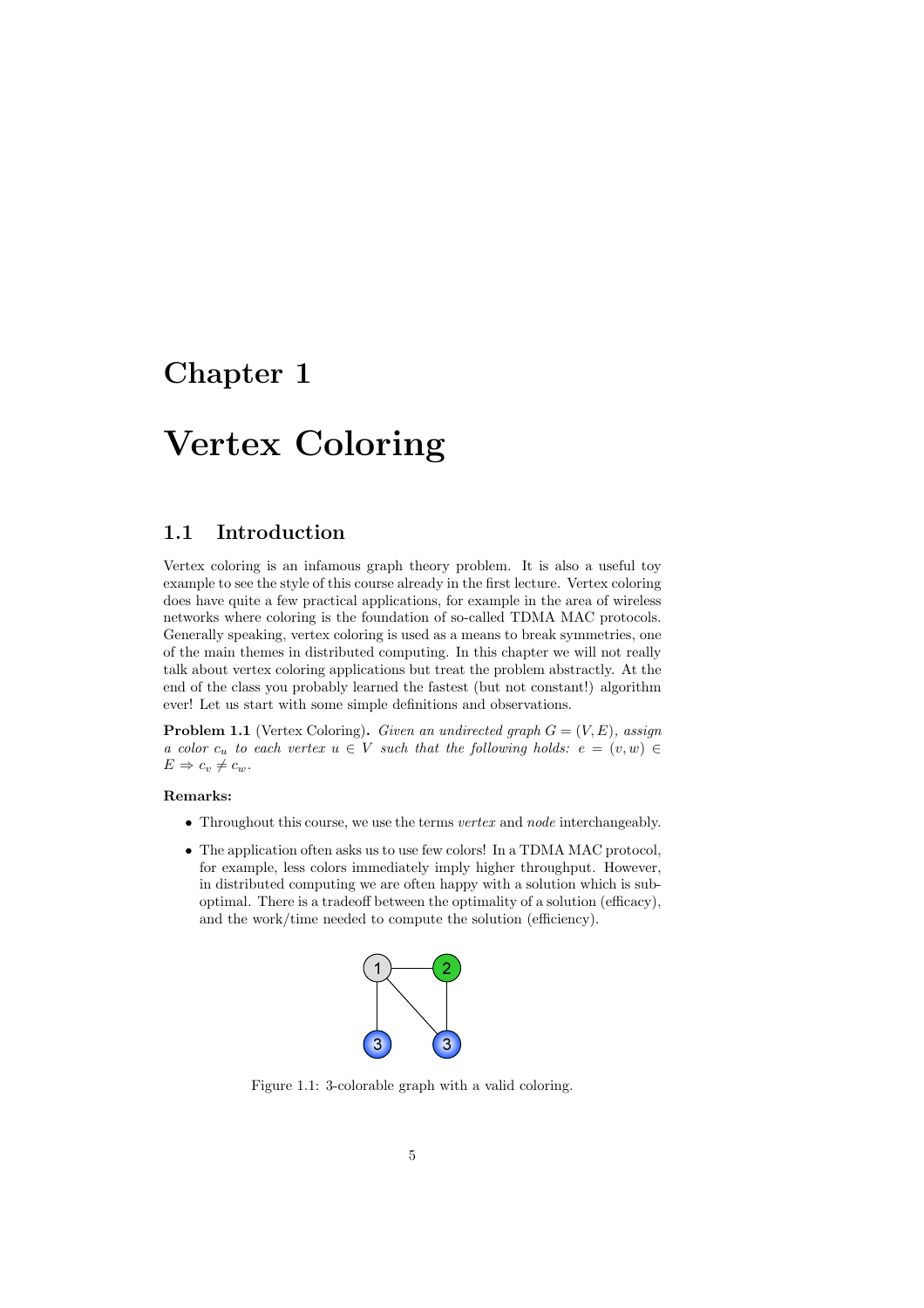Assumption 1.2 (Node Identifiers). Each node has a unique identifier, e.g., its IP address. We usually assume that each identifier consists of only log n bits if the system has n nodes.

#### Remarks:

- Sometimes we might even assume that the nodes exactly have identifiers 1,...,n.
- It is easy to see that node identifiers (as defined in Assumption 1.2) solve the coloring problem 1.1, but not very well (essentially requiring  $n$  colors). How many colors are needed at least is a well-studied problem.

**Definition 1.3** (Chromatic Number). Given an undirected Graph  $G = (V, E)$ , the chromatic number  $\chi(G)$  is the minimum number of colors to solve Problem 1.1.

To get a better understanding of the vertex coloring problem, let us first look at a simple non-distributed ("centralized") vertex coloring algorithm:

| <b>Algorithm 1 Greedy Sequential</b>     |  |                                                                           |  |  |  |  |  |
|------------------------------------------|--|---------------------------------------------------------------------------|--|--|--|--|--|
| 1: while $\exists$ uncolored vertex v do |  |                                                                           |  |  |  |  |  |
|                                          |  | color $v$ with the minimal color (number) that does not conflict with the |  |  |  |  |  |
|                                          |  | already colored neighbors                                                 |  |  |  |  |  |

3: end while

**Definition 1.4** (Degree). The number of neighbors of a vertex  $v$ , denoted by  $\delta(v)$ , is called the degree of v. The maximum degree vertex in a graph G defines the graph degree  $\Delta(G) = \Delta$ .

Theorem 1.5 (Analysis of Algorithm 1). The algorithm is correct and terminates in n "steps". The algorithm uses  $\Delta + 1$  colors.

Proof: Correctness and termination are straightforward. Since each node has at most  $\Delta$  neighbors, there is always at least one color free in the range  $\{1,\ldots,\Delta+\}$ 1}.

#### Remarks:

- In Definition 1.7 we will see what is meant by "step".
- For many graphs coloring can be done with much less than  $\Delta + 1$  colors.
- This algorithm is not distributed at all; only one processor is active at a time. Still, maybe we can use the simple idea of Algorithm 1 to define a distributed coloring subroutine that may come in handy later.

Now we are ready to study distributed algorithms for this problem. The following procedure can be executed by every vertex  $v$  in a distributed coloring algorithm. The goal of this subroutine is to improve a given initial coloring.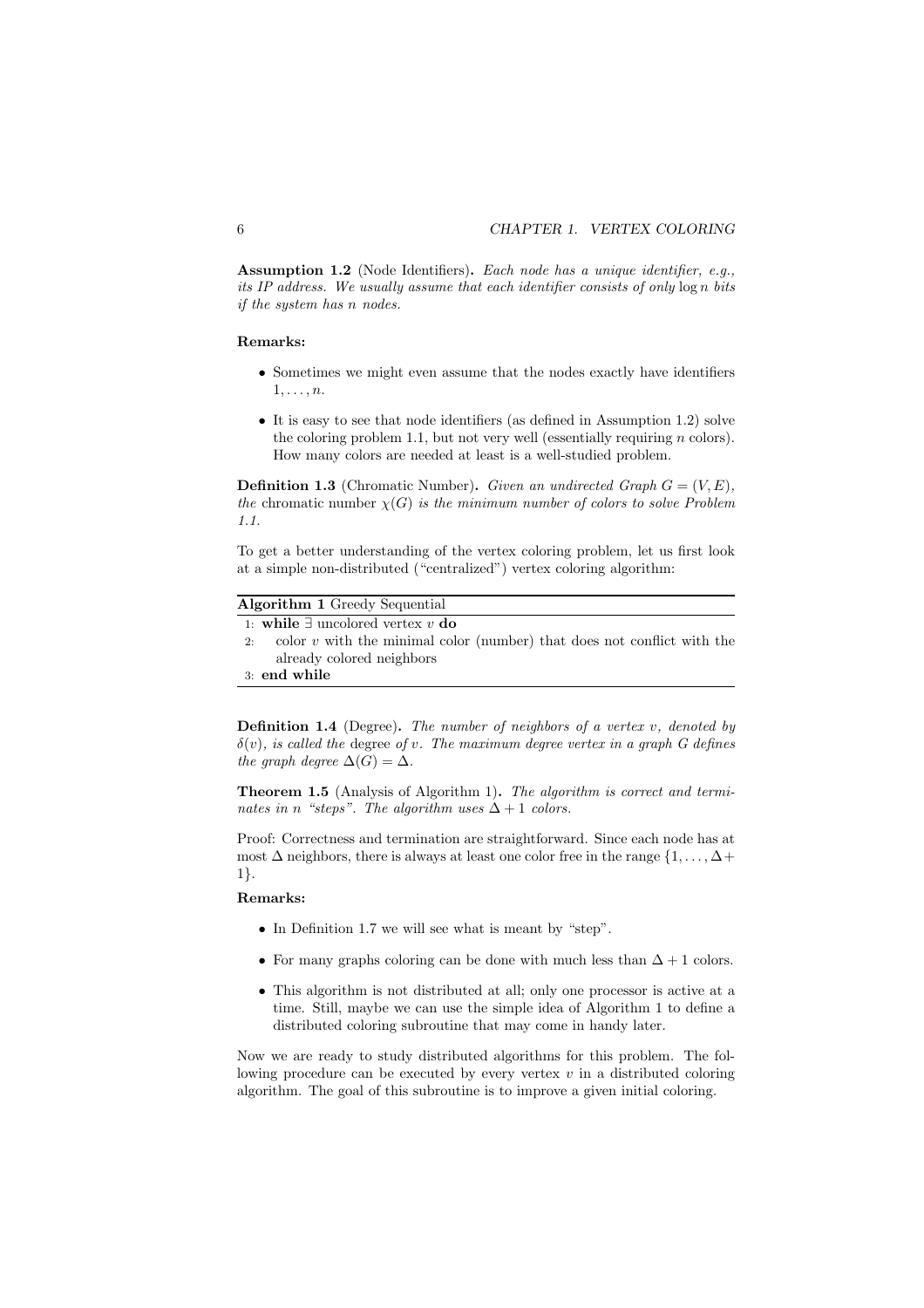#### Procedure 2 First Free

Require: Node Coloring {e.g., node IDs as defined in Assumption 1.2} Give  $v$  the smallest admissible color {i.e., the smallest node color not used by any neighbor}

#### Remarks:

• With this subroutine we have to make sure that two adjacent vertices are not colored at the same time. Otherwise, the neighbors may at the same time conclude that some small color  $c$  is still available in their neighborhood, and then at the same time decide to choose this color c.

Definition 1.6 (Synchronous Distributed Algorithm). In a synchronous algorithm, nodes operate in synchronous rounds. In each round, each processor executes the following steps:

- 1. Do some local computation (of reasonable complexity).
- 2. Send messages to neighbors in graph (of reasonable size).
- 3. Receive messages (that were sent by neighbors in step 2 of the same round).

#### Remarks:

• Any other step ordering is fine.

#### Algorithm 3 Reduce

- 1: Assume that initially all nodes have ID's (Assumption 1.2)
- 2: **Each node**  $v$  executes the following code
- 3: node  $v$  sends its ID to all neighbors
- 4: node v receives IDs of neighbors
- 5: while node  $v$  has an uncolored neighbor with higher ID do
- 6: node  $v$  sends "undecided" to all neighbors
- 7: node  $v$  receives new decisions from neighbors
- 8: end while
- 9: node  $v$  chooses a free color using subroutine **First Free** (Procedure 2)
- 10: node  $v$  informs all its neighbors about its choice



Figure 1.2: Vertex 100 receives the lowest possible color.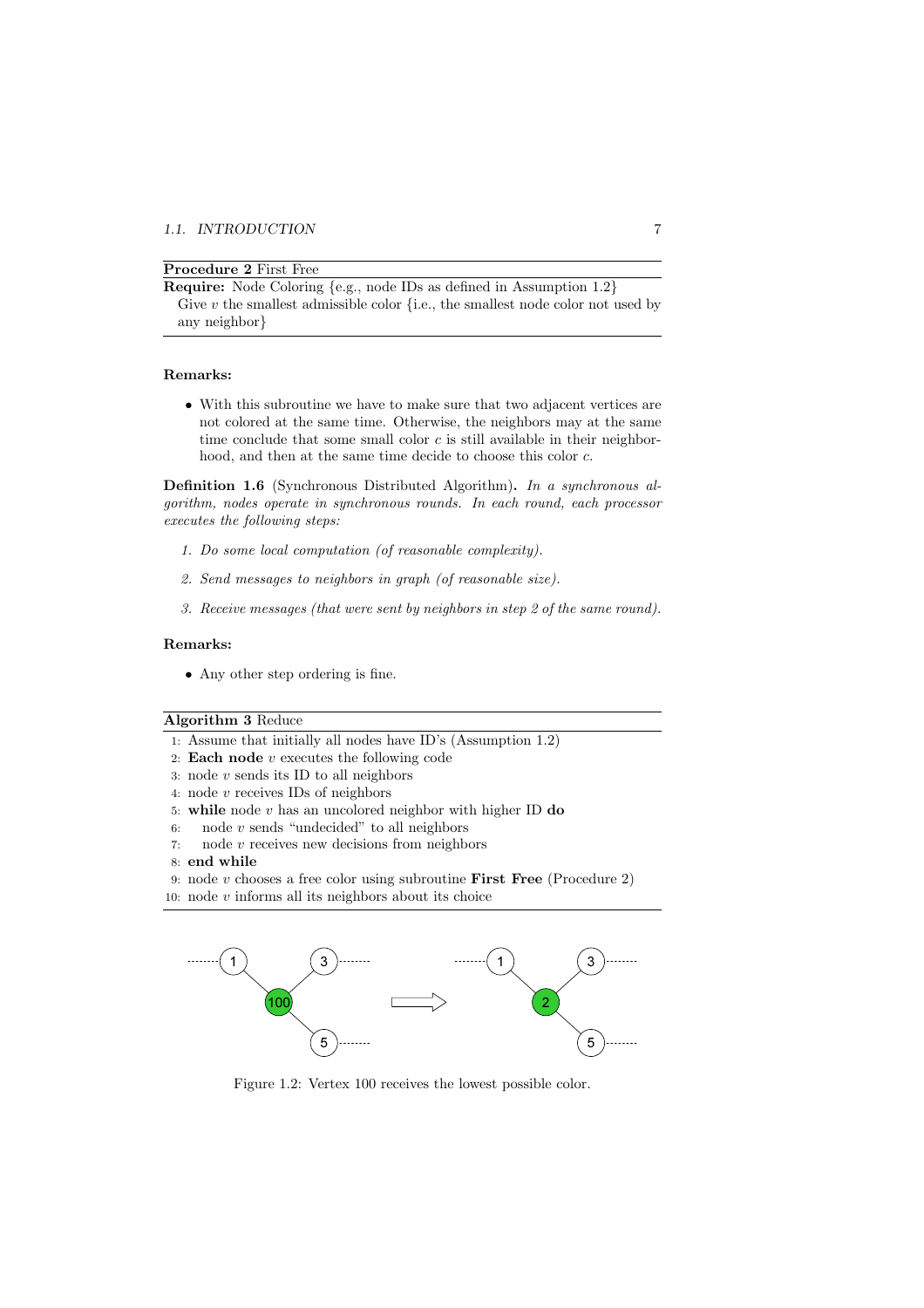Definition 1.7 (Time Complexity). For synchronous algorithms (as defined in 1.6) the time complexity is the number of rounds until the algorithm terminates.

#### Remarks:

- The algorithm terminates when the last processor has decided to terminate.
- To guarantee correctness the procedure requires a legal input (i.e., pairwise different node IDs).

**Theorem 1.8** (Analysis of Algorithm 3). Algorithm 3 is correct and has time complexity n. The algorithm uses  $\Delta + 1$  colors.

#### Remarks:

- Quite trivial, but also quite slow.
- However, it seems difficult to come up with a fast algorithm.
- Maybe it's better to first study a simple special case, a tree, and then go from there.

### 1.2 Coloring Trees

Lemma 1.9.  $\chi(Tree) < 2$ 

Constructive Proof: If the distance of a node to the root is odd (even), color it 1 (0). An odd node has only even neighbors and vice versa. If we assume that each node knows its parent (root has no parent) and children in a tree, this constructive proof gives a very simple algorithm:

Algorithm 4 Slow Tree Coloring

- 1: Color the root 0, root sends 0 to its children
- 2: **Each node**  $v$  concurrently executes the following code:
- 3: if node  $v$  receives a message  $x$  (from parent) then
- 4: node v chooses color  $c_v = 1 x$ <br>5: node v sends  $c_v$  to its children (
- node  $v$  sends  $c_v$  to its children (all neighbors except parent)

6: end if

- With the proof of Lemma 1.9, Algorithm 4 is correct.
- How can we determine a root in a tree if it is not already given? We will figure that out later.
- The time complexity of the algorithm is the height of the tree.
- If the root was chosen unfortunately, and the tree has a degenerated topology, the time complexity may be up to  $n$ , the number of nodes.
- Also, this algorithm does not need to be synchronous ...!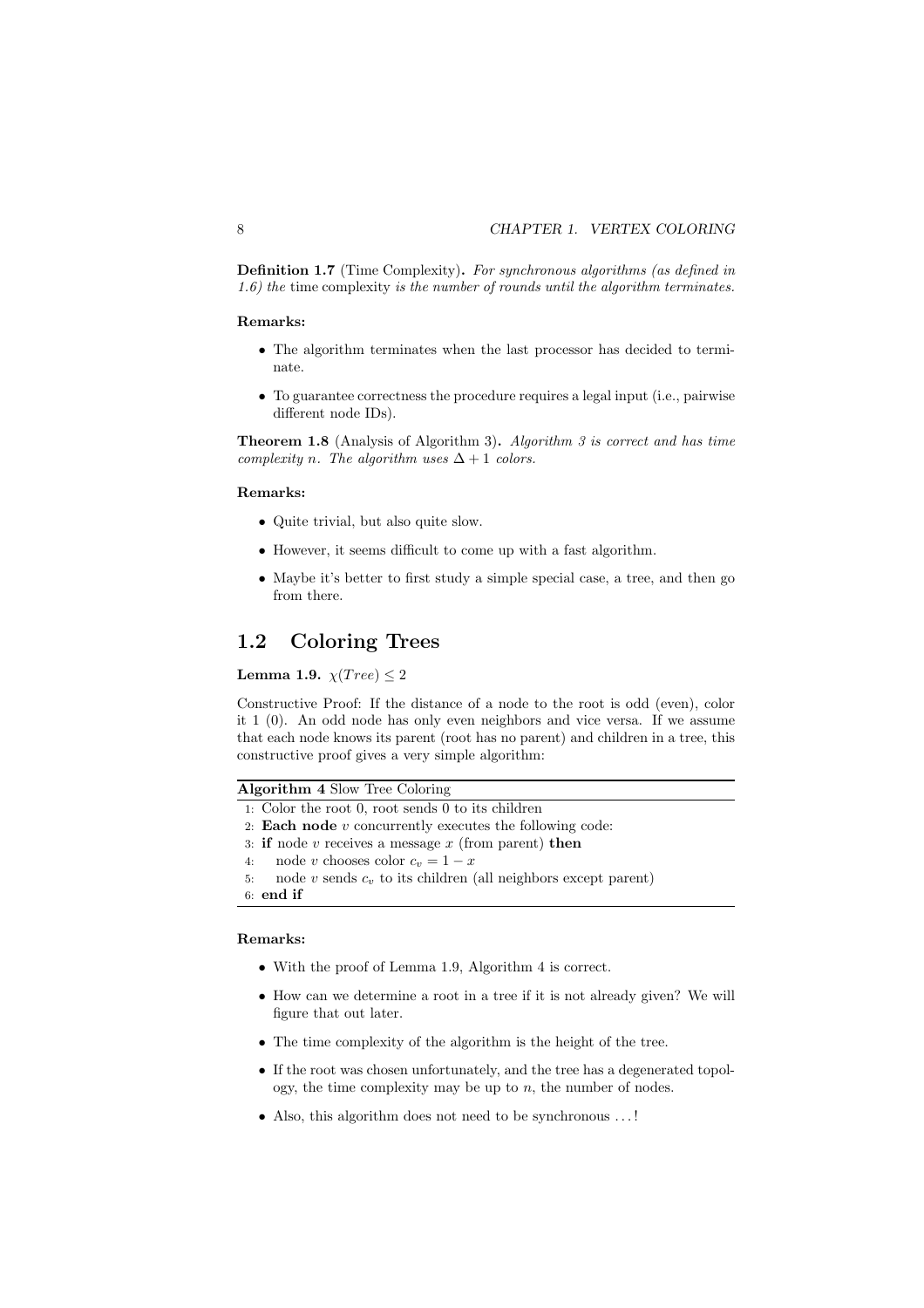#### 1.2. COLORING TREES 9

Definition 1.10 (Asynchronous Distributed Algorithm). In the asynchronous model, algorithms are event driven ("upon receiving message  $\dots$ , do  $\dots$ "). Processors cannot access a global clock. A message sent from one processor to another will arrive in finite but unbounded time.

#### Remarks:

- The asynchronous model and the synchronous model (Definition 1.6) are the cornerstone models in distributed computing. As they do not necessarily reflect reality there are several models in between synchronous and asynchronous. However, from a theoretical point of view the synchronous and the asynchronous model are the most interesting ones (because every other model is in between these extremes).
- Note that in the asynchronous model, messages that take a longer path may arrive earlier.

Definition 1.11 (Time Complexity). For asynchronous algorithms (as defined in 1.6) the time complexity is the number of time units from the start of the execution to its completion in the worst case (every legal input, every execution scenario), assuming that each message has a delay of at most one time unit.

#### Remarks:

• You cannot use the maximum delay in the algorithm design. In other words, the algorithm has to be correct even if there is no such delay upper bound.

Definition 1.12 (Message Complexity). The message complexity of a synchronous or asynchronous algorithm is determined by the number of messages exchanged (again every legal input, every execution scenario).

**Theorem 1.13** (Analysis of Algorithm 4). Algorithm 4 is correct. If each node knows its parent and its children, the (asynchronous) time complexity is the tree height which is bounded by the diameter of the tree; the message complexity is  $n-1$  in a tree with n nodes.

#### Remarks:

- In this case the asynchronous time complexity is the same as the synchronous time complexity.
- Nice trees, e.g. balanced binary trees, have logarithmic height, that is we have a logarithmic time complexity.
- This algorithm is not very exciting. Can we do better than logarithmic?!?

The following algorithm terminates in  $\log^* n$  time. Log-Star?! That's the number of logarithms (to the base 2) you need to take to get down to at least 2, starting with n:

Definition 1.14 (Log-Star).  $\forall x \leq 2 : \log^* x := 1 \quad \forall x > 2 : \log^* x := 1 + \log^* (\log x)$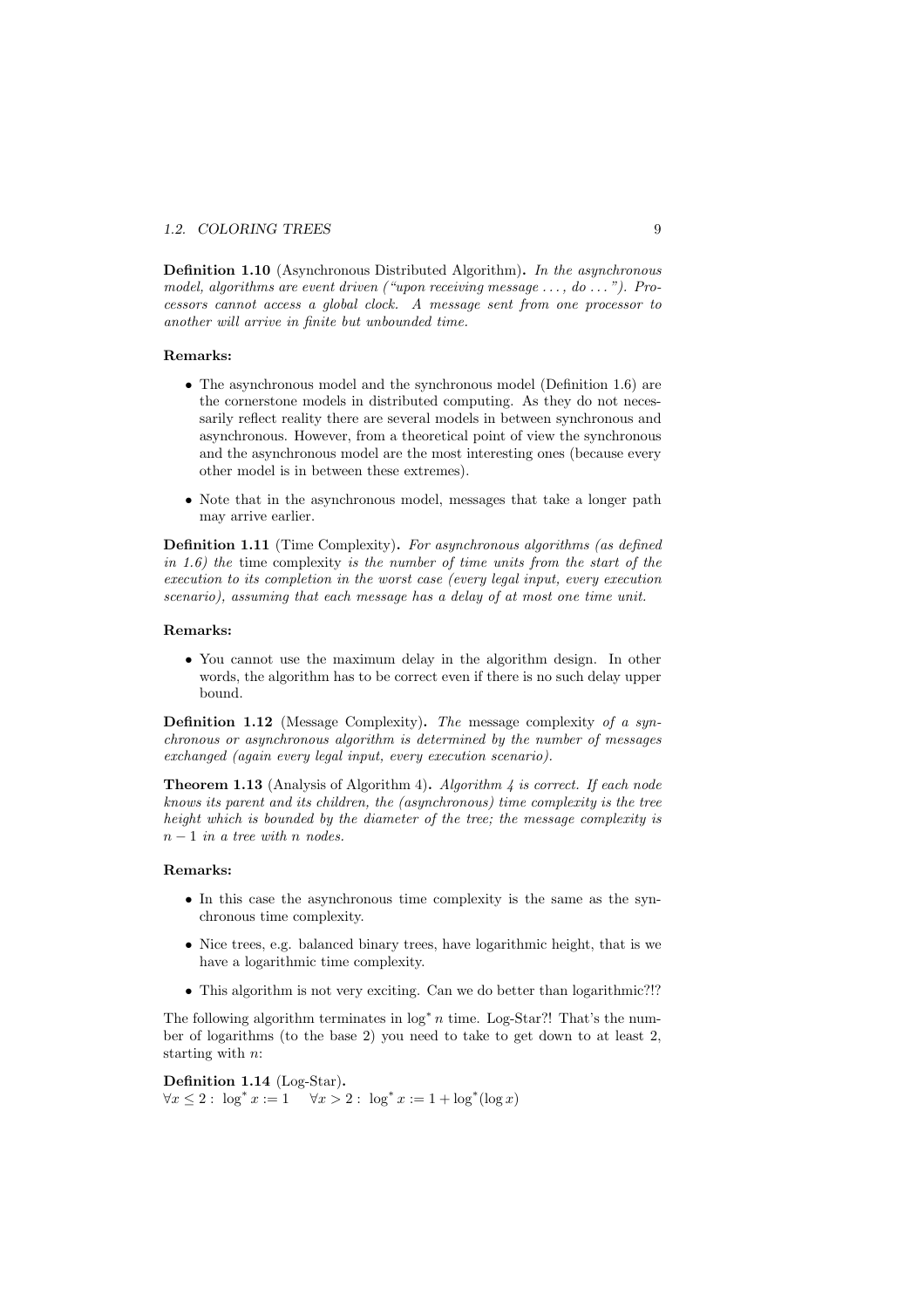#### Remarks:

• Log-star is an amazingly slowly growing function. Log-star of all the atoms in the observable universe (estimated to be  $10^{80}$ ) is 5! There are functions which grow even more slowly, such as the inverse Ackermann function, however, the inverse Ackermann function of all the atoms is 4. So log-star increases indeed very slowly!

Here is the idea of the algorithm: We start with color labels that have  $\log n$  bits. In each synchronous round we compute a new label with exponentially smaller size than the previous label, still guaranteeing to have a valid vertex coloring! But how are we going to do that?

#### Algorithm 5 "6-Color"

- 1: Assume that initially the vertices are legally colored. Using Assumption 1.2 each label only has  $\log n$  bits
- 2: The root assigns itself the label 0.
- 3: Each other node  $v$  executes the following code (synchronously in parallel)
- 4: send  $c_v$  to all children
- 5: repeat
- 6: receive  $c_p$  from parent
- 7: interpret  $c_v$  and  $c_p$  as little-endian bit-strings:  $c(k), \ldots, c(1), c(0)$
- 8: let i be the smallest index where  $c_v$  and  $c_p$  differ
- 9: the new label is i (as bitstring) followed by the bit  $c_v(i)$  itself
- 10: send  $c_v$  to all children

11: **until**  $c_w \in \{0, \ldots, 5\}$  for all nodes w

#### Example:

Algorithm 5 executed on the following part of a tree:

| Grand-parent $0010110000 \rightarrow$ |                                                | $10010 \rightarrow$     | $\cdots$ |
|---------------------------------------|------------------------------------------------|-------------------------|----------|
| Parent                                | $1010010000 \rightarrow 01010 \rightarrow 111$ |                         |          |
| Child                                 | $0110010000 \rightarrow$                       | $10001 \rightarrow 001$ |          |

**Theorem 1.15** (Analysis of Algorithm 5). Algorithm 5 terminates in  $\log^* n$ time.

Proof: A detailed proof is, e.g., in [Peleg 7.3]. In class we do a sketch of the proof.

- Colors 11∗ (in binary notation, i.e., 6 or 7 in decimal notation) will not be chosen, because the node will then do another round. This gives a total of 6 colors (i.e., colors  $0, \ldots, 5$ ).
- Can one reduce the number of colors in only constant steps? Note that algorithm 3 does not work (since the degree of a node can be much higher than 6)! For fewer colors we need to have siblings monochromatic!
- Before we explore this problem we should probably have a second look at the end game of the algorithm, the UNTIL statement. Is this algorithm truly local?! Let's discuss!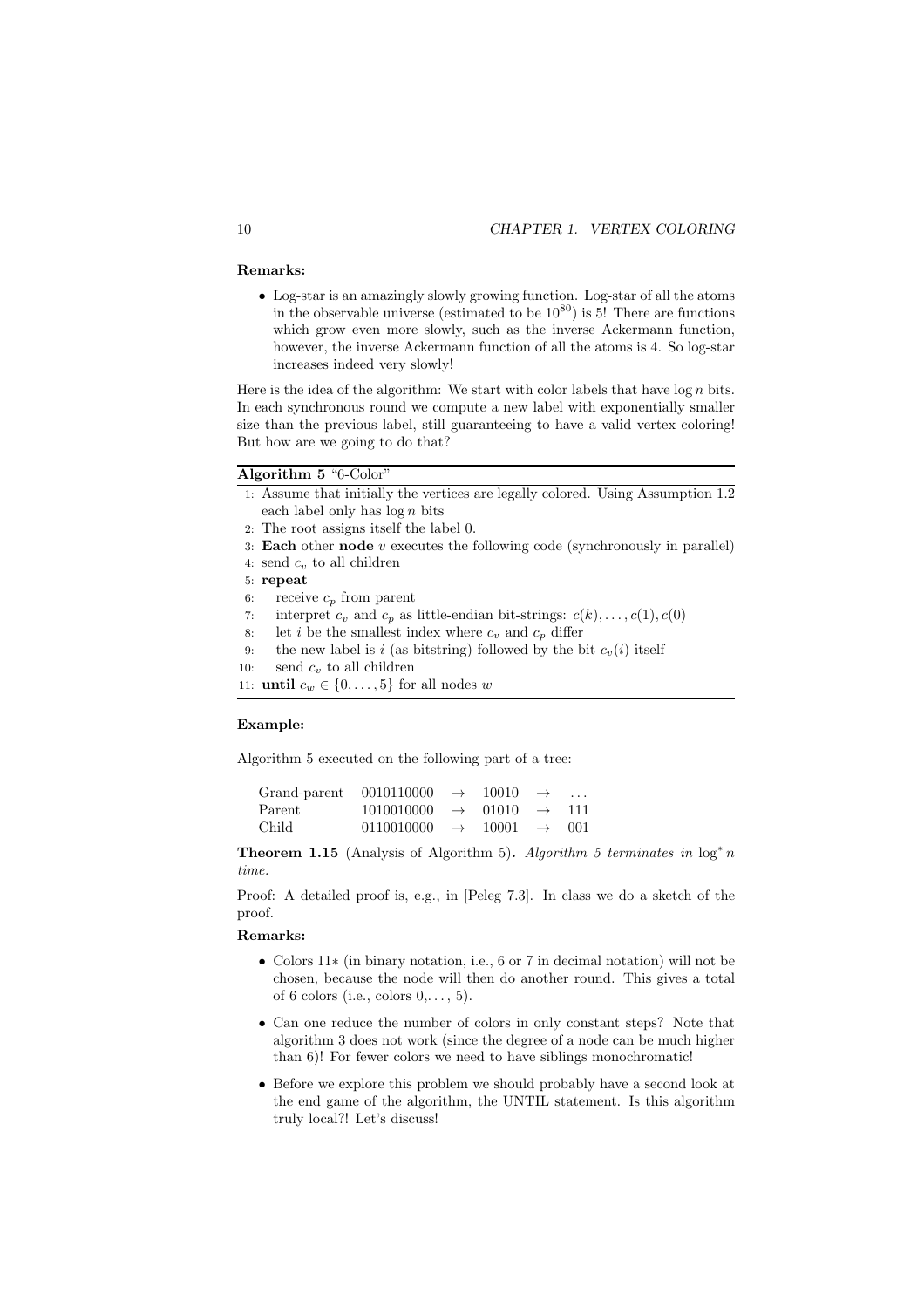- 1: Root chooses a new (different) color from  $\{0, 1, 2\}$
- 2: Each other node  $v$  concurrently executes the following code:
- 3: Recolor v with the color of parent

Lemma 1.16 (Analysis of Algorithm 6). Algorithm 6 preserves coloring legality; also siblings are monochromatic.

Now Algorithm 3 (Reduce) can be used to reduce the number of used colors from six to three.

Theorem 1.17 (Analysis of Algorithm 7). Algorithm 7 colors a tree with three colors in time  $O(\log^* n)$ .

- The term  $O($ ) used in Theorem 1.15 is called "big  $O$ " and is often used in distributed computing. Roughly speaking,  $O(f)$  means "in the order of f, ignoring constant factors and smaller additive terms." More formally, for two functions f and q, it holds that  $f \in O(q)$  if there are constants  $x_0$ and c so that  $|f(x)| \le c|g(x)|$  for all  $x \ge x_0$ . For an elaborate discussion on the big O notation we refer to other introductory math or computer science classes.
- As one can easily prove, a fast tree-coloring with only 2 colors is more than exponentially more expensive than coloring with 3 colors. In a tree degenerated to a list, nodes far away need to figure out whether they are an even or odd number of hops away from each other in order to get a 2-coloring. To do that one has to send a message to these nodes. This costs time linear in the number of nodes.
- Also other lower bounds have been proved, e.g., any algorithm for 2 coloring the d-regular tree of radius r which runs in time at most  $2r/3$ requires at least  $\Omega(\sqrt{d})$  colors.
- The idea of this algorithm can be generalized, e.g., to a ring topology. Also a general graph with constant degree  $\Delta$  can be colored with  $\Delta + 1$  colors in  $O(\log^* n)$  time. The idea is as follows: In each step, a node compares its label to each of its neighbors, constructing a logarithmic difference-tag